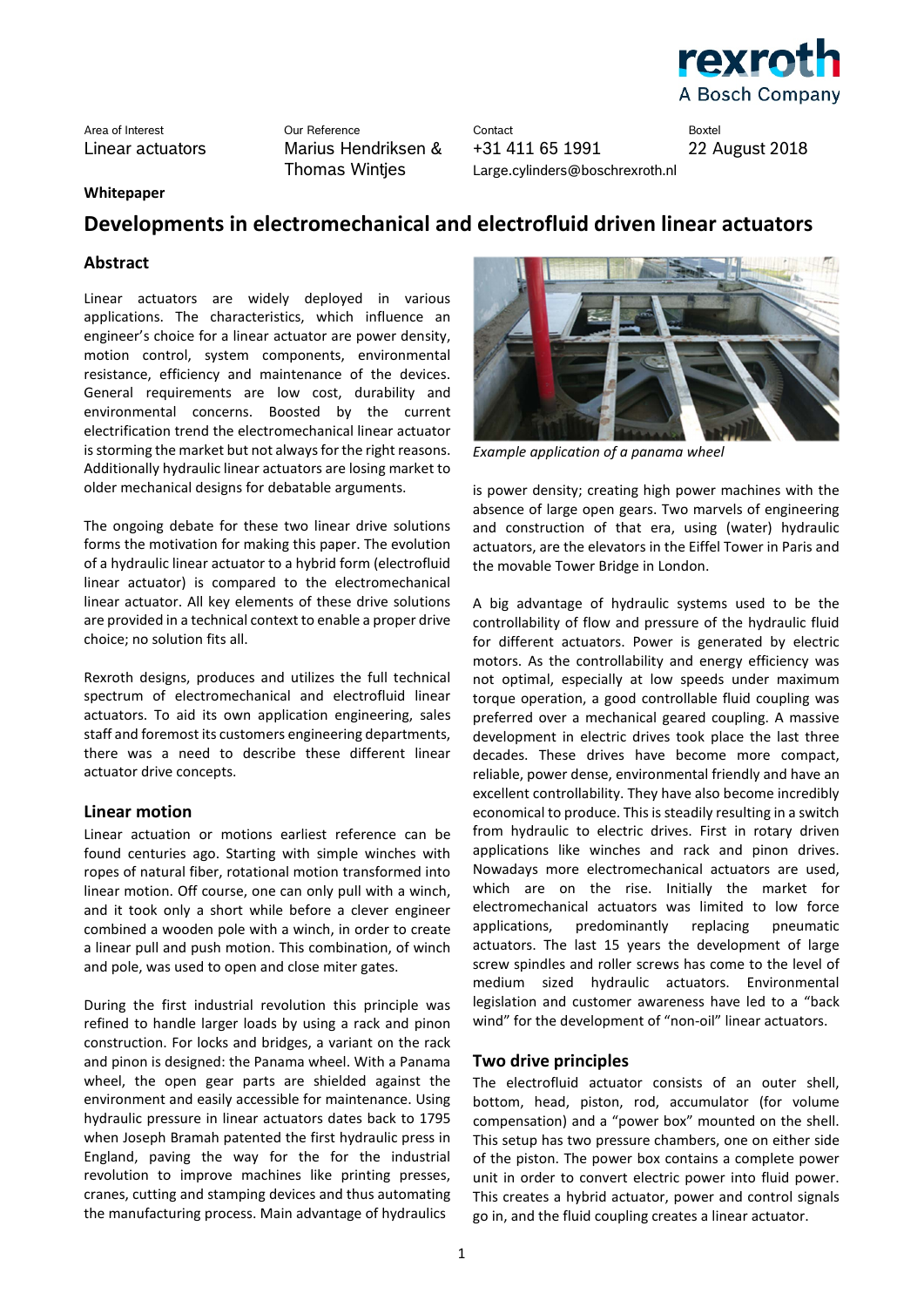



*Electrofluid driven linear actuator*

The electromechanical actuator consists of an outer shell, bottom with thrust bearing, drive shaft and connection for a drive module, anti-rotation device for the nut, hollow rod accommodating a screw spindle and a nut to transfer the rotating motion from the screw spindle to linear motion of the rod.



*Electromechanical driven linear actuator*

Both systems use an electric motor as power supply. The fundamental difference is the transmission from the rotational speed and torque of the electric motor to linear motion and force. Electrofluid actuator is based on a fluid coupling. Electromechanical is based on a mechanical gear coupling.

### *Fluid coupling*

(Hydraulic) fluid is compressible (extreme stiff fluids exists, but are not within the scope of this paper). For hydrocarbon-based fluids, a rule of thumb for compressibility is 0.7 % per 100 bar (1450 PSI). The fluid acts like a spring, its characteristics depend on the quantity of fluid (and possible small amount of air) inside the actuator and the actuator geometry. This "spring" will compress under increasing load conditions and expand under decreasing load conditions, influencing the position of the actuator. A volume of fluid also expands when heated or contracts when cooled. Therefor temperature can influence the actuators motion. A pump driven by an electric motor pumps fluid into an actuator. Commercial available pumps use a few percentages of the compressed fluid for lubrication purposes.

The result of compressibility, thermal expansion and leakage, is twofold:

1. There is no accurate correlation between the rod position and the number of rotations of the electric motor. For accurate position information, a separate position measurement is required.

Area of Interest Our Reference Contact Boxtel +31 411 65 1991 Large.cylinders@boschrexroth.nl

22 August 2018

2. The (hydraulic) fluid acts as a lubricant and shock absorber.

### *Geared coupling*

The mechanical actuator is extremely stiff compared to the fluid variant. The gear transmission will deflect under load increase and the spindle will twist but both are neglectable. There is a direct and accurate linear correlation between rotation angle of the electric motor and linear rod motion, independent of the load on the actuator. Measuring the rotational angle of the electric motor results in a direct and accurate measurement of the rod position, therefor:

1. (Usually) no need for a rod position sensor.

2. A lubricant, such as oil or grease, is required for lubrication and corrosion protection.

Additionally a cushioning device (spring) needs to be installed to protect against vibrations and shock loads, this to prevent catastrophic failure of the linear drive.

## **Overload**

Linear actuators can experience overload situations by an external force. In electromechanical actuators the ball nut and roller screw usually have back driving capabilities, they will start rotating by an external force. Because of these back drive capabilities an external braking device is required to prevent the actuator from moving by an external load when the electric motor is off. There are also limits to the acceleration capabilities of the ball nut/roller screw. With an instant force (collision or shock load) the ball screw cannot decelerate fast enough, it "freezes" and the load will be transferred to the mechanical structure causing a bend or break situation. The mechanical strength of the actuator determines the resistance to the external force. The construction of an electromechanical actuator has to withstand the maximum anticipated overload. The result being an over dimensioned construction. With an electrofluid actuator there is a direct correlation between force acting on the actuator-rod and the pressure inside the actuator, the use of a pressure relieve valve is sufficient to prevent catastrophic failure under overload situations of the construction. The maximum speed of the actuator under an overload situation is determined by the size of the pressure relieve valve. The energy of the impact is dissipated into the fluid as heat.

## **Rules**

The electrofluid actuator is a pressure vessel. The vessel needs to be constructed and tested to withstand the maximum pressure, were the electromechanical actuator needs to be constructed to withstand the external forces on the actuator construction. The electrofluid actuator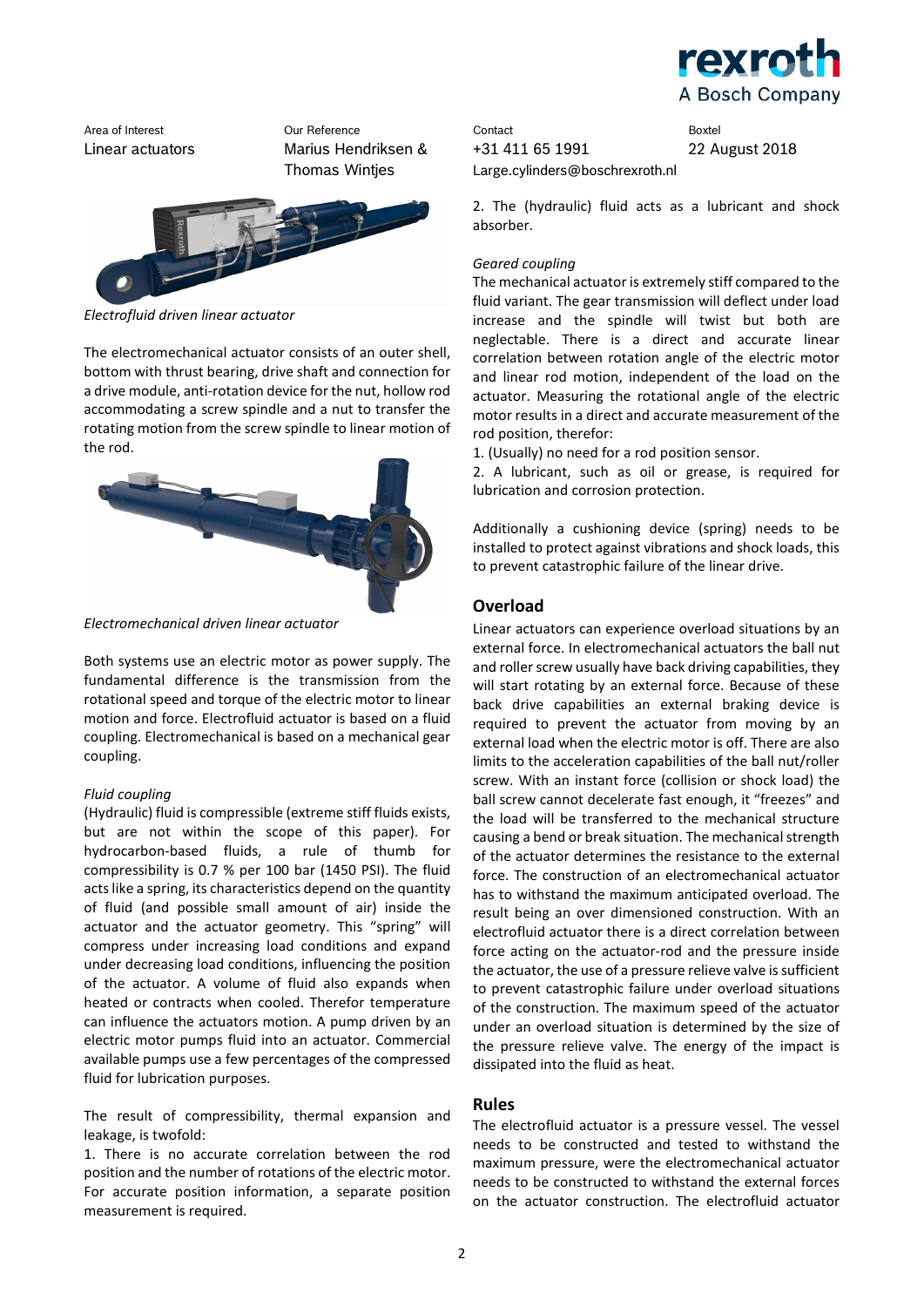

requires seals to keep the fluid inside. The electromechanical actuator needs seals as well, first to keep dirt and moist outside away of the mechanical rotation parts. Second to keep the lubrication oil or grease, which is required for every electromechanical actuator, inside. In a conventional hydraulic system a lot of piping and hoses were required to drive the actuator. By creating a hybrid form, being the electrofluid actuator, the risk for high-pressure fluid leaks is reduced to a minimum. Some application HSE rules exclude hydraulics because of environmental laws and customer demands, based on valid leakage risk statistics. One could reconsider these arguments as the oil volume in a hybrid actuator system is reduced to a minimum (compared to a traditional system with a reservoir) and almost equals the leakage risk numbers of the electromechanical actuator because hoses and almost all piping is eliminated. One could also see environmental benefits in the reduced cellar- or building size, which is no longer required for a power unit or a counter weight (refer to 'Static load compensation').

### **Limitations**

The basic parts of an electrofluid actuator are relatively simple compared to an electromechanical variant. If a long stroke (>6meter) is required, two or more shells can be welded together. In theory, there is no limit. Practically, the maximum inner diameter is approximately 1.5 meter (5 feet). The maximum length can go up to 30 meter (100 feet). Often the limitation is the maximum hoisting capacity of the production facility and/or the possibilities for transportation to the working location. In practice a large actuator is wide and short (pressing applications) or slim and long (pulling applications).

The electromechanical actuator has a similar outer shell and rod. The working hart of the actuator is the spindle and roller screw. This is a high precision set of equipment, produced by only a handful of specialized companies. Limitation is the maximum available length of the spindle, combined with a maximum dynamic and static load limitation on the spindle and nut.

### *Speed*

The linear speed is limited by different parameters. In both systems the installed power in combination with the load, is a well-known limiting factor. In theory both systems should be able to move equally fast under equal power and load conditions. In the case of the electromechanical actuator the electric motor has to be mechanically fixed to the actuator. In applications, >100 kilowatt (135 horsepower) the size and weight of the electric motor becomes a limiting factor. Here an additional limiting factor is found in terms of redundancy, adding an electric

Area of Interest Our Reference Contact Boxtel +31 411 65 1991 Large.cylinders@boschrexroth.nl

22 August 2018

motor in the drive train is not ideal. Adding a pump motor group in a fluid coupled drive is far more efficient.



*Power box and spindle*

In an electrofluid actuator, the maximum speed of the rod, is defined by the quantity of fluid, pumped into the actuator, in relation to the piston and rod surface area. The limiting factor is therefor in the Power box, as soon as the Power box no longer fits onto the actuator. If a higher speed is required then a conventional hydraulic linear actuator with a Power unit is selected.

In electromechanical actuators the maximum speed is determined by the rotational speed of the spindle, in relation to the pitch and lead of the nut. Friction between the spindle and nut is a limiting factor, which can be diminished by lubrication. This rotational speed is limited by the out-of-roundness (ovality) of the spindle and the deflection of the spindle in horizontal position by its own weight. Both cause vibrations in high-speed situations, were these vibrations could lead to catastrophic failure of the nut or support bearings. All these factors are highly dependent on production quality, diameter and length of the spindle and the nut type used.

### *Cushioning*

Even though both actuators have accurate position capabilities, a form of cushioning is usually still required. The system is able to ramp down at defined end positions and prevent an overrun. In practice, one needs a form of cushioning in case of a technical failure. For low power electromechanical actuators, a simple rubber ring is sufficient. For high power applications and applications were an abrupt stop (man riding machines) causes too much dynamic forces cushioning is required. Cushioning is available in many forms such as a rubber ring, metal spring or a onetime use crumple element. In its core, the cushioning requirement is to absorb the kinetic energy of the installation over a predetermined distance. In case of an electrofluid actuator, cushioning is traditionally done by